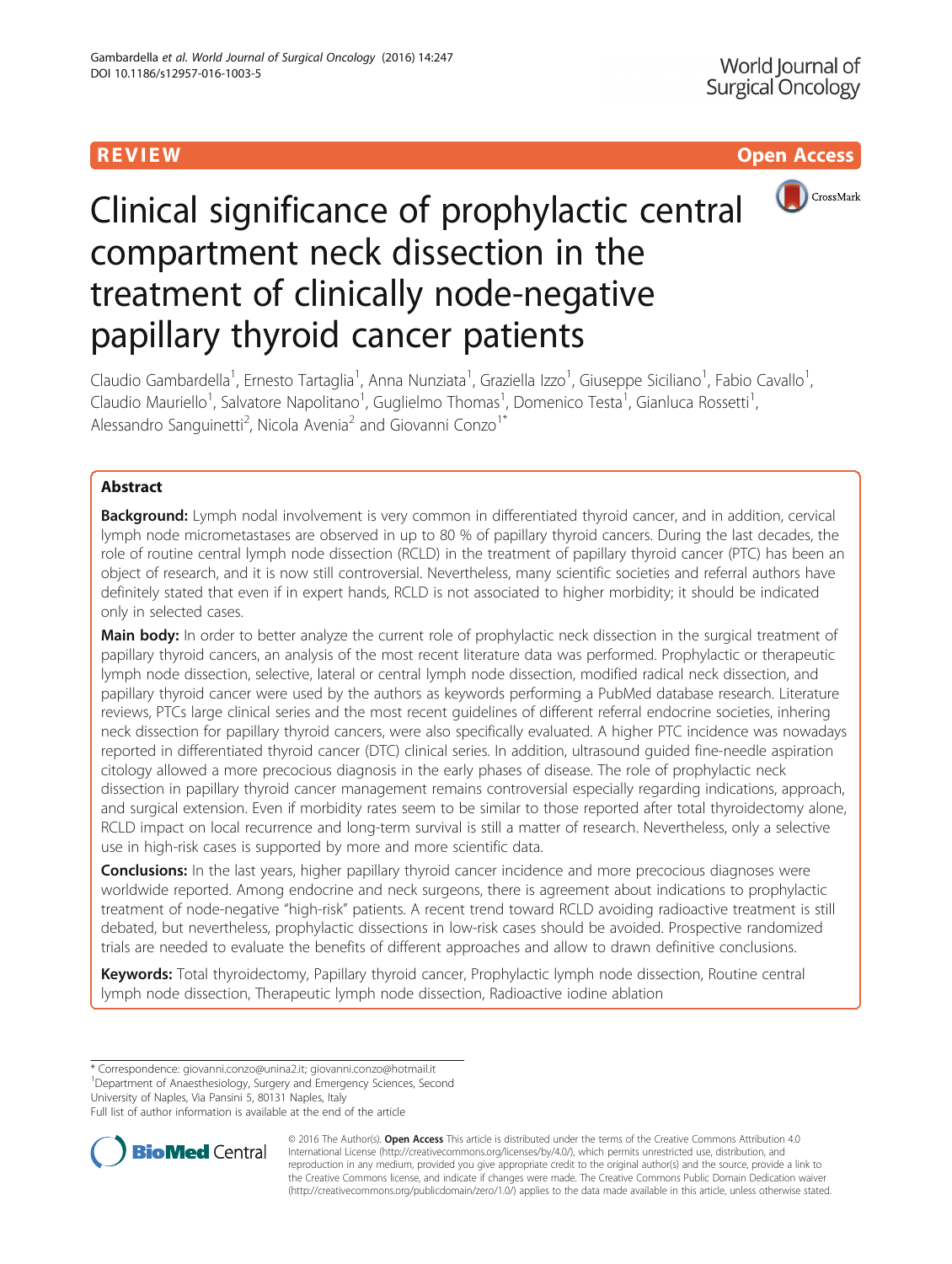## Background

Papillary thyroid cancer (PTC) is the most common endocrine cancer, and during the last decades, its incidence has worldwide increased, more than 240 % in the USA in 2012. In PTCs localized to the thyroid gland, an excellent survival is still reported with 5-year survival rates >99 %. Lymph nodal involvement is very common, and in up to 80 % of cases, lymph node micrometastases are observed [[1, 2\]](#page-3-0). Positive regional lymph nodes decrease 5-year survival rates to 97 %, and in most cases is associated to higher regional recurrence rates [[3\]](#page-3-0). Nevertheless, the impact of lymph node involvement on local recurrence and survival is subject of research trials [[4](#page-3-0)–[7](#page-3-0)]. Moreover, in the last decades, thanks to a better sensitivity of cancer detection methods, more efficacy of diagnostic imaging and molecular markers, a precocious diagnosis allowed to identify a higher number of node-negative low-risk patients, in which the mean tumor size was mostly less than 2 cm, as well as a sensible increase of microcarcinoma incidence was reported in different series. Better outcomes, a favorable clinical evolution, a reduced locoregional recurrence rate, and a prolonged survival are expected in these cases, and consequently, a "tailored" and "less aggressive" management should be suggested to avoid an expensive and risky "overtreatment". However, according to more recent literature data, in high-risk patients, lymphatic metastases might affect survival, significantly increasing locoregional relapse rate, while in low-risk cases they do not modify the long-term outcomes [\[8\]](#page-3-0).

The role of total thyroidectomy (TT) remains wellestablished, while recently, a new substantial agreement exists among endocrinologists regarding thyroid stimulating hormone (TSH) suppression therapy and postoperative radioactive iodine (RAI) treatment [[9\]](#page-3-0).

A "low aggressive behavior" in most PTC patients, a low locoregional recurrence rate, often an irrelevant mortality, associated with a need of long-term follow-up (more than 20 years), makes difficult the indications to routine central lymph node dissection (RCLD), in the absence of an enlarged lymph node (preoperative ultrasound and intraoperative inspection) in PTC ranging between 1 and 2 cm of diameter. Considering the high risk of positive lymph nodes, better outcomes and a lower morbidity rate associated with the first operation RCLD is suggested, even if supposed higher morbidity rates are advocated by some authors, in the absence of any demonstrable benefits in terms of long-term survival [\[7](#page-3-0)]. In the management of differentiated thyroid cancer (DTC), a routine lymph node dissection may be selectively suggested with similar oncologic outcomes reported after more extensive and risky dissections even if the literature review demonstrated that indications to RCLD or to RAI ablation, in PTC ranging between 1 and 2 cm of diameter, are a matter of intensive

research [[10, 11\]](#page-3-0). According to the revised American Thyroid Association (ATA) guidelines (2009), prophylactic dissection in clinical node-negative patients, generally followed by lower postoperative thyroglobulin (Tg) serum levels, may prevent a future recurrence, allowing a lower morbidity rate than a second surgery [[9\]](#page-3-0). Nevertheless, even if a lower local recurrence is generally advocated, statistically significant benefits in terms of long-term survival and definitive evidence of improved recurrence rates compared to TT alone were not demonstrated [\[5](#page-3-0), [7, 10\]](#page-3-0). In an attempt to better clarify the current role of RCLD in treating PTC and more intensively investigate its suitable indications, we analyzed the most recent literature data.

### Review section

By using as keywords lymph node dissection, selective, lateral or central lymph node dissection, modified radical neck dissection, prophylactic or therapeutic lymph node dissection, and papillary thyroid cancer, a PubMed database research was carried out limiting our search to English language literature. Prospective, retrospective, and meta-analysis studies were analyzed and in addition, some older articles were considered. The most recent guidelines regarding neck dissection for papillary thyroid cancer, according to the American Thyroid Association (ATA), European Thyroid Association (ETA), Unità operative di Endocrinochirurgia (UEC), American Head and Neck Society, and the American Academy of Otolaryngology-Head and Neck Surgery, were also reported. Regarding terminology of cervical lymphatic anatomy (neck levels) and classification of neck dissection, the most recent ATA guidelines were considered [[9, 12](#page-3-0)]. Lymph node dissection benefits, complications, and impact on locoregional recurrence rate and mortality were evaluated.

### **Discussion**

DTC is an uncommon neoplasm, representing 2.5 % of all malignancies, with an increasing mean annual incidence per 100.000 individuals ranging from 1.2 to 2.6 in men and from 2.0 to 3.8 in women [[13\]](#page-3-0). It is the fifth most common cancer in women in the USA [[1](#page-3-0), [4](#page-3-0)]. In the last decades, PTC incidence has increased more than 240 %, and moreover, US-guided fine-needle aspiration citology (FNAC) allowed a more precocious diagnosis. Papillary variants are by far the most frequent neoplasms, followed by follicular (10 to 20 % of cases) and medullary thyroid cancers (5 to 8 % of cases), often part of MEN2 syndrome [[14, 15](#page-3-0)]. Anaplastic thyroid carcinoma represents a very rare and aggressive thyroid neoplasm that belongs to the group of killer tumors, with a mean survival period of 6.2 months, as reported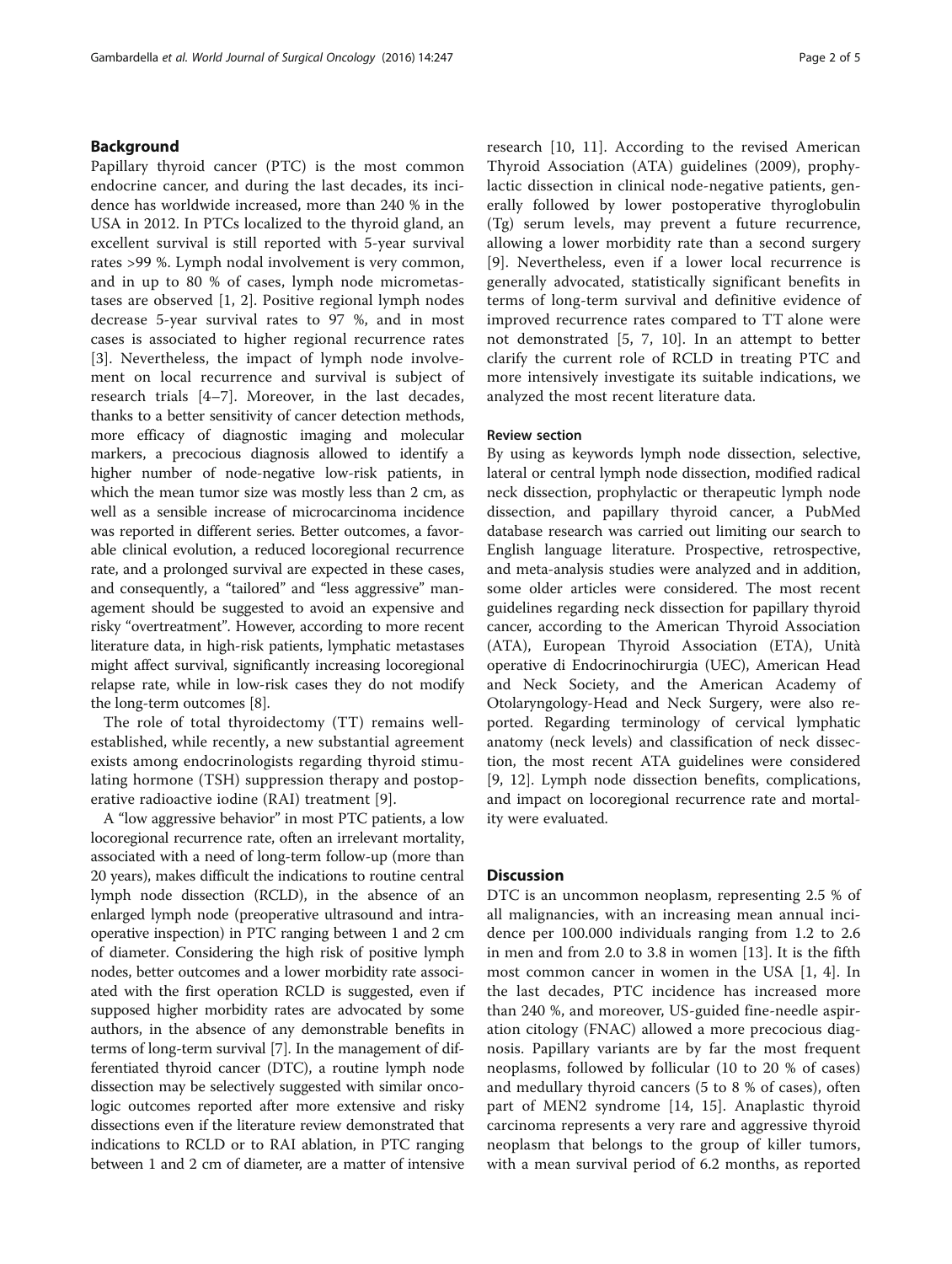for carcinosarcoma of other districts [\[16](#page-3-0), [17\]](#page-3-0). Differently from the past, a higher number of small papillary cancers (<1 cm) and a more precocious diagnosis are reported in clinical series requiring a less aggressive multimodal treatment [[18](#page-3-0), [19\]](#page-3-0). As a matter of fact, in most PTC patients, prognosis is more and more favorable and is associated with a 10-year mortality rate of about 7 % [[20, 21\]](#page-3-0). However, about 20 % of patients face the morbidity of locoregional recurrences, and PTC-related deaths [\[22](#page-3-0)–[24](#page-3-0)]. Macroscopic lymph node involvement of central and lateral levels is very common in PTC, and micrometastases are observed in up to 80 % of cases, especially in young patients [[18\]](#page-3-0). Even if some authors retain that they may be responsible for thyroglobulin higher postoperative serum level, micrometastases do not affect the clinical course of most PTC patients. Infiltration of thyroid capsule, patient age (pediatric or geriatric population), tumor size, and several oncogenes (p53, BRAF) are associated with node involvement, representing the main risk factors for recurrence [\[25](#page-3-0)]. Nevertheless, no clinical or pathological factors might certainly predict lymph node metastases. The observed discordance between the high rate of lymph node micrometastases, and the low incidence of clinical recurrence following TT without RCLD, may be correlated to postoperative RAI administration but testifies the indolent PTC nature. Nevertheless, recently, it has been hypothesized that, especially in older patients, lymphatic metastases may affect recurrence and survival rates. In the treatment of low-risk clinically node-negative DTC patients with a cancer exceeding 10 mm of diameter, TT should be considered as the operation of choice, as in most thyroid diseases [\[26](#page-3-0)–[28](#page-3-0)]. In addition, there is agreement about RCLD indications in high-risk patients—defined as male patient, age >45 years,  $T > 3$  cm, and BRAF-positive. On the contrary, the role of RCLD in low-risk cases is to date under investigation, and endocrine and neck surgeons are divided between pros and cons. According to its proponents, a better chance of cure, reducing the recurrence risk, may be achieved with a low morbidity. Moreover, the high incidence of lymph node metastases, the observation that reoperation for central recurrence may have a greater morbidity, the insufficient diagnostic accuracy of intraoperative inspection and of ultrasonography, reported in 1/3 of DTC patients, and the failure of 131I ablation in about 30 % of cases, are considered in favor of RCLD. The procedure allows a better staging too, but a prospective randomized study of RCLD could be very expensive and not readily feasible [[29](#page-3-0)]. ATA guidelines, published in 2006, stated that RCLD should be considered in DTC, but this recommendation is not based on strong supporting data [[30](#page-4-0)]. Recently, according to ATA and UEC, prophylactic dissection could be especially undertaken in high-risk

patients with advanced primary tumors, so recognizing that this approach may be associated with increased morbidity, especially among low-volume surgeons [\[9](#page-3-0), [31\]](#page-4-0). Rates of permanent hypoparathyroidism and of unintentional permanent recurrent laryngeal nerve injury after TT were, respectively, 1–2 and 0–5.5 %, whereas following TT associated with RCLD, they, respectively, increased to 0–14.3, and to 0–5.7 %, according to ML White et al. [[32](#page-4-0)]. The author concluded that central nodal dissection reduces locoregional recurrence, improves disease-free survival, and increases the number of patients with undetectable Tg levels, although is associated with a higher risk of injury to parathyroid glands. In case of unilateral cancer, with the aim to reduce RCLD morbidity, some authors, as alternative approach, proposed ipsilateral procedure with variable results [\[33](#page-4-0)]. This recent proposal appears to be very interesting, but conclusive data have still not been reported. Pacini et Al., stated that even if associated to a better staging, RCLD does not offer yet further benefits [\[34](#page-4-0)]. A prospective randomized study of RCLD is very expensive and not readily feasible and so, without sufficient statistical power to demonstrate significant differences in outcomes, the role of prophylactic surgery is still to be demonstrated [\[29](#page-3-0)]. A better cancer staging and sensible reduction of postoperative serum Tg levels is really expected, but prospective randomized trials are needed to evaluate the benefits of prophylactic dissection [\[35](#page-4-0)]. TT, followed by RAI administration and TSH suppression therapy, may guarantee optimal longterm results, with a low incidence of locoregional lymph node recurrence [\[8](#page-3-0)]. Regarding reoperation (lymph node dissection) outcomes, a higher morbidity is not reported especially following unilateral procedures [[5](#page-3-0)]. Nevertheless, RCLD seems to have a role in DTC staging and is useful to modify the treatment protocol. Travagli et al. reported a 30 % increase in the number of patients with T1 DTC (preoperatively considered node-negative), for whom  $^{131}$ I ablation was indicated following routine central dissection, demonstrating unexpected nodal metastases [[25](#page-3-0)]. In the absence of an enlarged lymph node, and especially when RAI administration is advisable, routine lymph node dissection is not indicated [[36](#page-4-0)–[38](#page-4-0)]. Moreover some authors reported a significative incidence of lateral lymph node relapse that was unaffected by routine central dissection [[39\]](#page-4-0). On the other hand, in low-risk patients with tumors  $\leq 1$  cm, lymph node dissection may however discover metastases requiring RAI ablation.

# Conclusions

The role of routine neck dissection remains a matter of research, and the frequent lateral postoperative involvement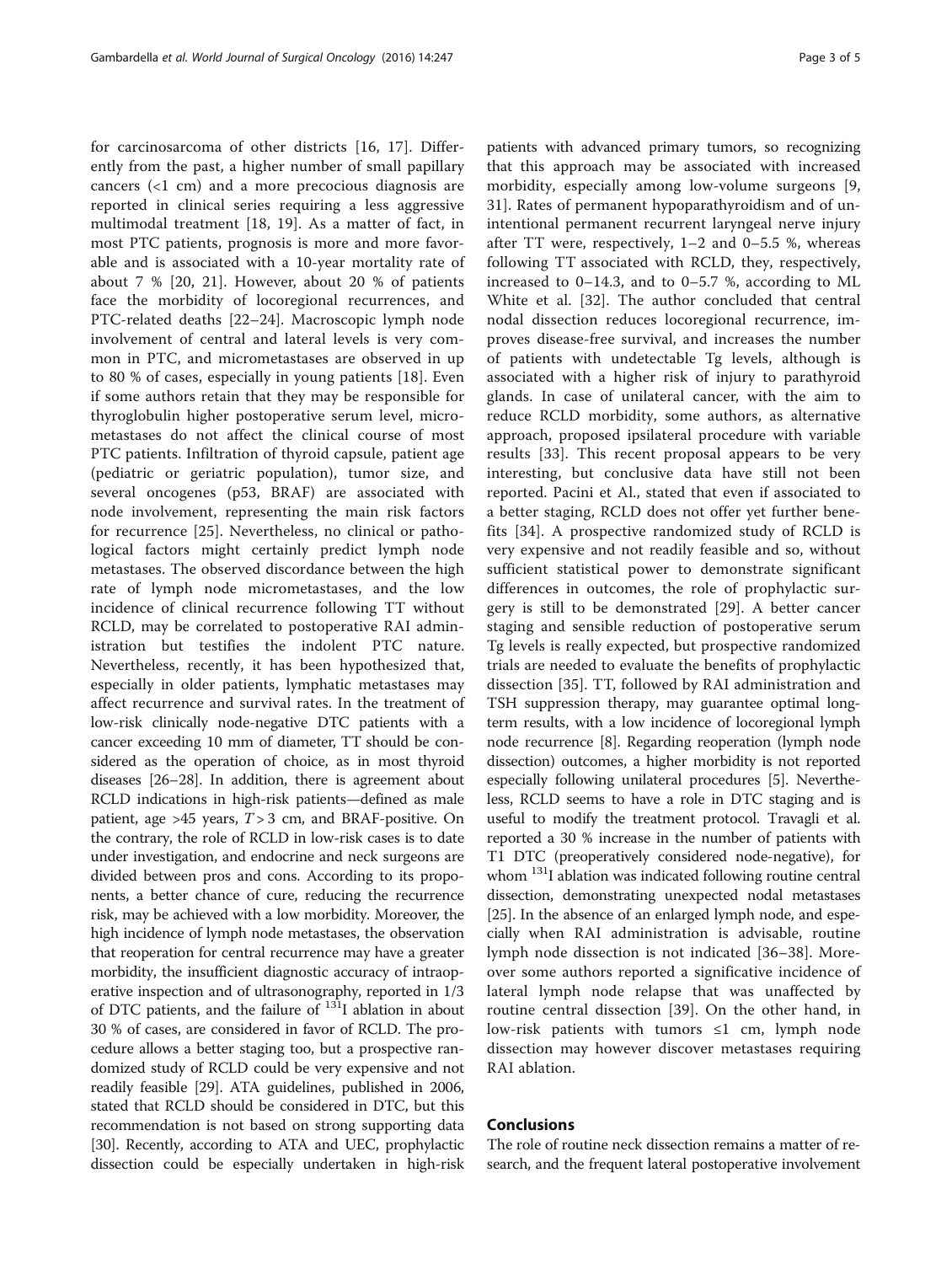<span id="page-3-0"></span>might be cited against its supposed benefits, avoiding risky morbidity.

In the absence of data supporting the favorable effects of RCLD, we believe that, in the treatment of PTC without a suspicious enlarged lymph node, it is not indicated, and more prospective, randomized controlled studies with large sample and sufficient follow-up are needed in the attempt to better define its clinical significance and demonstrate its prognostic impact. In addition, in identifying high-risk patients, more accurate and definite criteria might be investigated for a better preoperative assessment and a tailored surgery.

#### Abbreviations

ATA: American Thyroid Association; DTC: Differentiated thyroid cancer; ETA: European Thyroid Association; FNAC: Fine-needle aspiration citology; PTCs: Papillary thyroid cancers; RAI: Radioactive iodine; RCLD: Routine central lymph node dissection; TSH: Thyroid stimulating hormone; TT: Total thyroidectomy; UEC: Unità operative di Endocrinochirurgia;

#### Acknowledgements

Not applicable.

#### Funding

The authors have no supportive foundations.

#### Availability of data and materials

Not applicable.

#### Authors' contributions

GC, CG, and TE contributed equally to this work, collected and analyzed the data, and drafted the manuscript; MC provided analytical oversight; AN and TDM designed and supervised the study; RG, SG, IG, CF, TG, SA, NA, and NS revised the manuscript for important intellectual content; all authors have read and approved the final version to be published.

#### Competing interests

The authors declare that they have no competing interests.

#### Consent for publication

Not applicable.

#### Ethics approval and consent to participate

Not applicable.

#### Author details

<sup>1</sup>Department of Anaesthesiology, Surgery and Emergency Sciences, Second University of Naples, Via Pansini 5, 80131 Naples, Italy. <sup>2</sup>Endocrine Surgical Unit, University of Perugia, Perugia, Italy.

### Received: 24 January 2016 Accepted: 8 September 2016 Published online: 19 September 2016

#### References

- 1. Sherman SI. Thyroid carcinoma. Lancet. 2003;361:501–11.
- Trimboli P, Ulisse S, Graziano FM, et al. Trend in thyroid carcinoma size, age at diagnosis and histology in a retrospective study of 500 cases diagnosed over 20 years. Thyroid. 2006;16:1151–5.
- 3. Conzo G, Mauriello C, Docimo G, et al. Clinicopathological pattern of lymph node recurrence of papillary thyroid cancer, implications for surgery. Int J Surg. 2014;S1743–9191(14):00109–5.
- 4. White LM, Gauger PG, Doherty GM. Central lymph node dissection in differentiated thyroid cancer. World J Surg. 2007;31:895–904.
- 5. Shen WT, Ogawa L, Ruan D, et al. Central neck lymph node dissection for papillary thyroid cancer: the reliability of surgeon judgment in predicting which patients will benefit. Surgery. 2010;148:398–403.
- 6. Henry JF, Gramatica L, Denizot A, et al. Morbidity of prophylactic lymph node dissection in the central neck area in patients with papillary thyroid carcinoma. Langenbecks Arch Surg. 1998;383:167–9.
- 7. Mazzaferri EL, Doherty GM, Steward DL. The pros and cons of prophylactic central compartment lymph node dissection for papillary thyroid carcinoma. Thyroid. 2009;19:683–9.
- Conzo G, Calo' PG, Sinisi AA, et al. Impact of prophylactic central compartment neck dissection on locoregional recurrence of differentiated thyroid cancer in clinically node-negative patients: a retrospective study of a large clinical series. Surgery. 2014;155(6):998–1005.
- 9. Cooper DS, Doherty GM, Haugen BR, et al. Revised American Thyroid Association management guidelines for patients with thyroid nodules and differentiated thyroid cancer. Thyroid. 2009;19:1167–214.
- 10. Conzo G, Pasquali D, Bellastella G, et al. Total thyroidectomy, without prophylactic central lymph node dissection, in the treatment of differentiated thyroid cancer. Clinical retrospective study on 221 cases. Endocrine. 2013;44(2):419–25.
- 11. Conzo G, Avenia N, Bellastella G, et al. The role of surgery in the current management of differentiated thyroid cancer. Endocrine. 2014;47:380–8.
- 12. American Thyroid Association Surgery Working Group1. American Association of Endocrine Surgeons, American Academy of Otolaryngology-Head and Neck Surgery, et al. Consensus statement on the terminology and classification of central neck dissection for thyroid cancer. Thyroid. 2009; 19(11):1153–8.
- 13. Agate L, Lorusso L, Elisei R. New and old knowledge on differentiated thyroid cancer epidemiology and risk factors. J Endocrinol Invest. 2012;35:3–9.
- 14. Pezzolla A, Docimo G, Ruggiero R, et al. Incidental thyroid carcinoma: a multicentric experience. Recenti Prog Med. 2010;101(5):194–8.
- 15. Conzo G, Circelli L, Pasquali D, et al. Lessons to be learned from the clinical management of a MEN 2A patient bearing a novel 634/640/700 triple mutation of the RET proto-oncogene. Clin Endocrinol. 2012;77(6):934–6.
- 16. Di Vizio D, Insabato L, Conzo G, et al. Sarcomatoid carcinoma of the colon: a case report with literature review. Tumori. 2001;87(6):431–5.
- 17. Conzo G, Polistena A, Calò PG, et al. Efficacy of combined treatment for anaplastic thyroid carcinoma: results of a multinstitutional retrospective analysis. Int J Surg. 2014;S1743-9191(14):00114–9.
- 18. Conzo G, Troncone G, Gambardella C, et al. Controversies in the surgical management of thyroid follicular neoplasms. Retrospective analysis of 721 patients. Int J Surg. 2014;S1743–9191(14):00112–5.
- 19. Troncone G, Volante M, Iaccarino A, et al. Cyclin D1 and D3 overexpression predicts malignant behavior in thyroid fine-needle aspirates suspicious for Hurtle cell neoplasms. Cancer Cytopathol. 2009;117:522–9.
- 20. Passler C, Scheuba C, Prager G, et al. Prognostic factors of papillary and follicular thyroid cancers: differences in an iodine-replete endemic goiter region. Endocr-Relat Cancer. 2004;11:131–9.
- 21. Falvo L, Catania A, D'Andrea V, et al. Prognostic importance of histologic vascular invasion in papillary thyroid carcinoma. Ann Surg. 2005;241:640–6.
- 22. Eustatia-Rutten CF, Corssmit EP, Biermasz NR, et al. Survival and death causes in differentiated thyroid carcinoma. J Clin Endocrinol Metab. 2006;91:313–9.
- 23. Hay ID, Hutchinson ME, Gonzalez-Losada T, et al. Papillary thyroid microcarcinoma: a study of 900 cases observed in a 60-year period. Surgery. 2008;144:980–7.
- 24. Pasquali D, Santoro A, Bufo P, et al. Upregulation of endocrine glandderived vascular endothelial growth factor in papillary thyroid cancers displaying infiltrative patterns, lymph node metastases, and braf mutation. Thyroid. 2011;21(4):391–9.
- 25. Bonnet S, Hartl D, Leboulleux S, et al. Prophylactic lymph node dissection for papillary thyroid cancer less than 2 cm: implications for radioiodine treatment. J Clin Endrocrinol and Metab. 2009;94:1162–7.
- 26. Cirocchi R, Boselli C, Guarino S, et al. Total thyroidectomy with ultrasonic dissector for cancer: multicentric experience. World J Surg Oncol. 2012;10:70.
- 27. Calò PG, Pisano G, Medas F, et al. The use of the harmonic scalpel in thyroid surgery. Our experience. Ann Ital Chir. 2012;3:7–12.
- 28. Docimo G, Ruggiero R, Gubitosi A, et al. Ultrasound scalpel thyroidectomy: prospective randomized study. Ann Ital Chir. 2012;83(6):491–6.
- 29. Carling T, Carty SE, Ciarleglio MM, et al. American Thyroid Association design and feasibility of a prospective randomized controlled trial of prophylactic central lymph node dissection for papillary thyroid carcinoma. Thyroid. 2012;22(3):237–44.